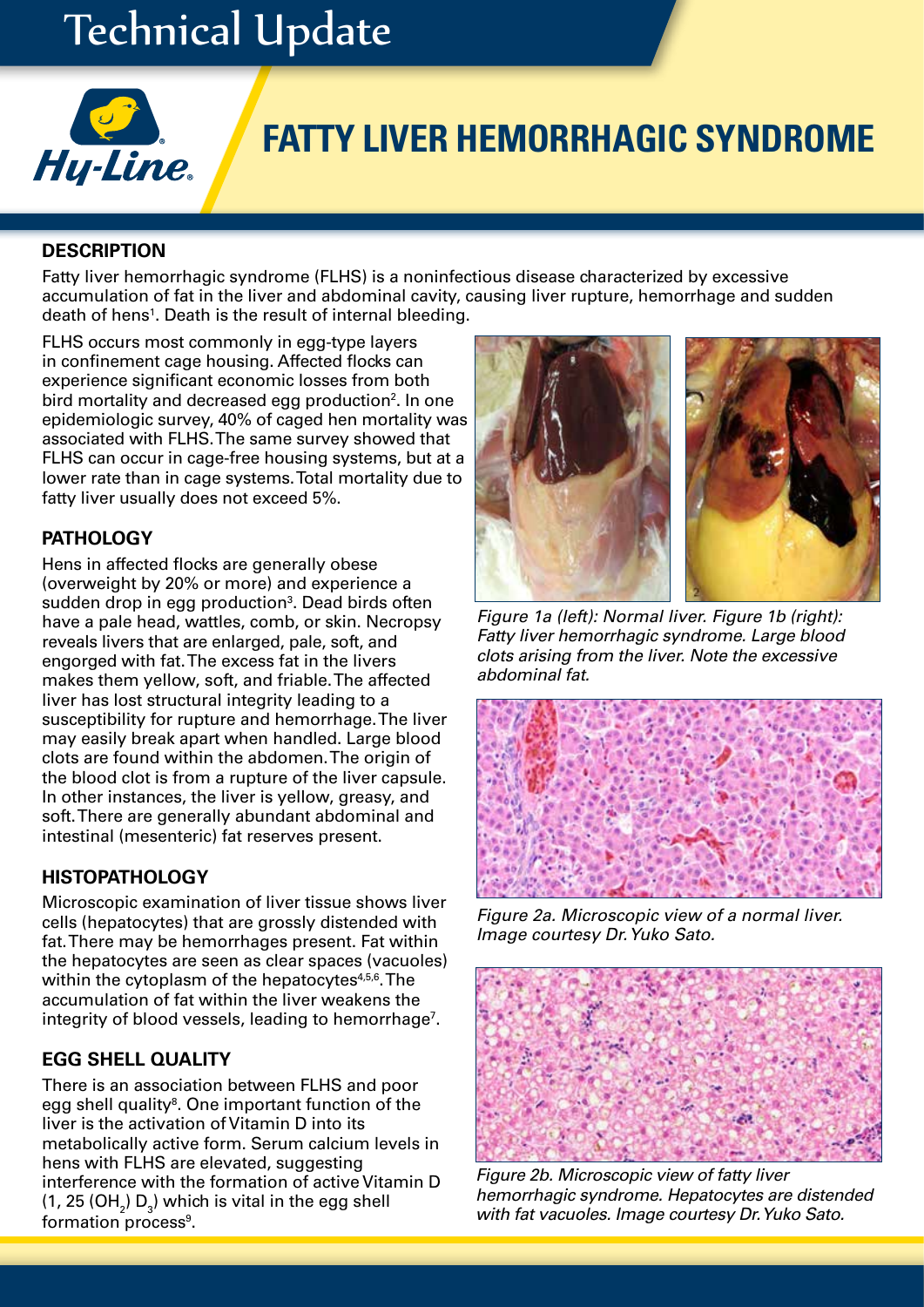## **POSSIBLE CAUSES OF FLHS**

The exact cause of FLHS is unclear. Factors related to nutrition, genetics, environment, and hormonal influences have been proposed. It is suspected that a combination of these factors is needed to cause FLHS<sup>2,10,11</sup>.

## *Body Weight and Energy Balance*

Dietary energy consumed in excess of what is required is processed by the liver and stored as body fat. This occurs regardless of source of energy (i.e. fat vs. carbohydrate)<sup>5</sup>. When excess energy is available for fat synthesis by the liver over an extended period of time, obesity and increased fat infiltration of the liver occur<sup>17</sup>.

FLHS was first recognized after high-energy density diets were introduced to the layer industry. These diets, especially those with a maize or wheat base, have been associated with higher-incidences of FLHS<sup>12, 14, 15</sup>. Layers housed in cages are less active than those in other housing systems; therefore, they have lower maintenance energy requirements, and are at a higher risk for receiving excess energy $7.16$ .

## *Estrogen Predisposes the Flock to FLHS*

The hormone estrogen is associated with sexual maturity and stimulates the liver to store more fat for egg yolk synthesis. When the bird comes into egg production, the liver size increases dramatically in response to estrogen levels. A combination of positive energy balance and influence of estrogen predisposes the laying bird to develop FLHS. This emphasizes the need to avoid excess energy intake, especially in the early laying period when birds are in a highly productive state.



*Figure 4. An extreme case of fatty liver and obesity.*

#### *Heat Stress*

The highest incidence of FLHS occurs during warm periods. Higher environmental temperatures reduce energy requirements, leading to a more positive energy balance<sup>19, 20, 21</sup>. Birds rely on evaporative cooling during respiration to regulate body temperature. Increased abdominal fat from excess energy can interfere with normal breathing and cooling, making these birds more prone to both heat stroke and liver rupture.

## *Mycotoxins*

Mycotoxins, especially aflatoxins, which may contaminate cereals, induce liver lipid accumulation<sup>22</sup> and liver hemorrhages. The use of rapeseed meal in the diet increases the incidence of FLHS, because erucic acid or other toxic metabolites can affect the strength of the connective tissue in the liver, $23,24$  leading to hepatic cell breakdown and hemorrhaging.



*Figure 3. Massive liver hemorrhage and rupture of the liver capsule caused sudden death in this bird.*



*Figure 5. This bird died of liver hemorrhage. The blood clot is visible through the skin over the abdomen. Note the pale breast muscle devoid of blood.*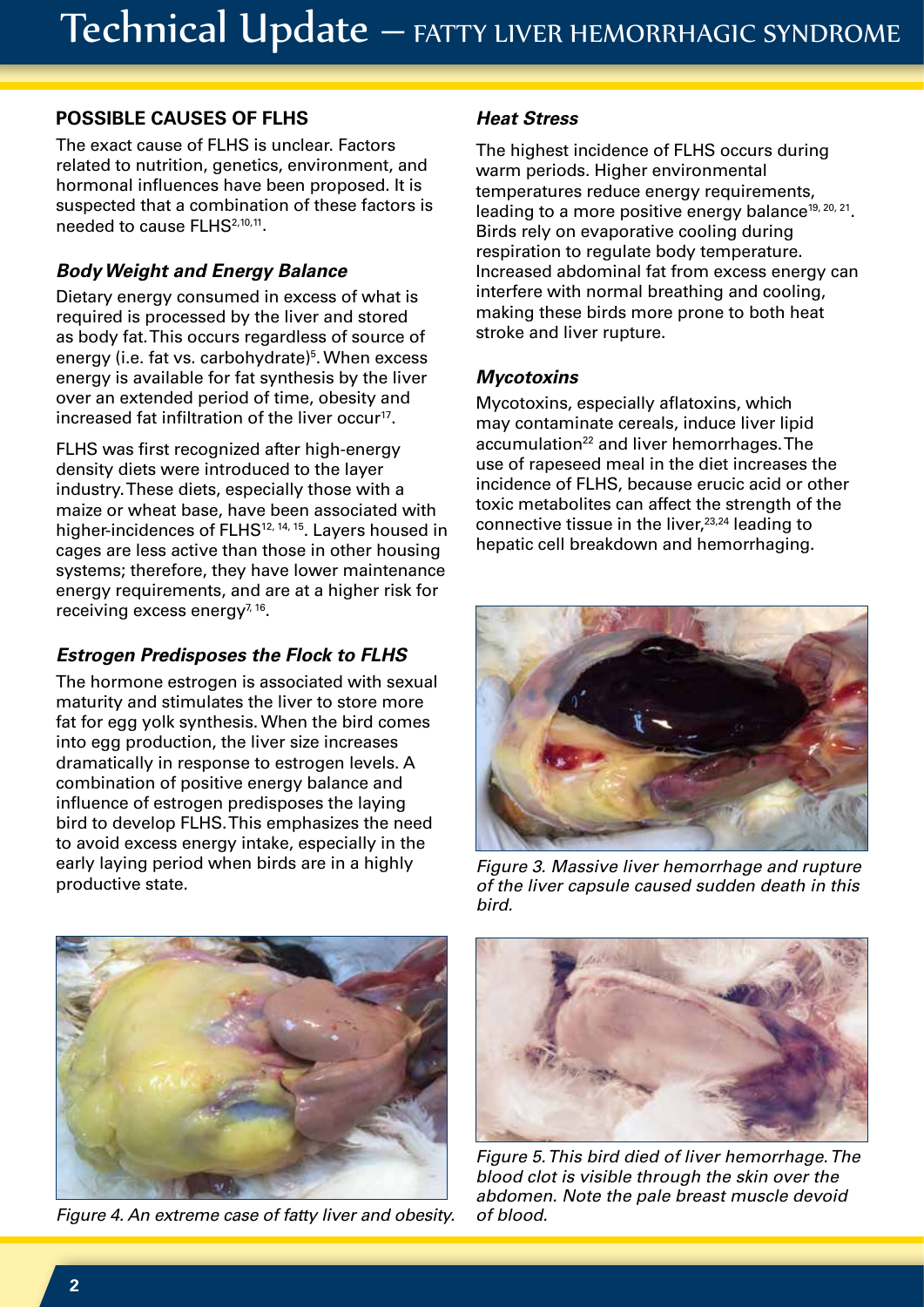#### **PREVENTION STRATEGIES**

Feed adequate energy to sustain the birds and optimize production, but not more. Maximizing energy intake in the early period of lay is essential to support productivity; however, energy requirements will decrease through lay as production decreases. It may be necessary to reduce diet density to avoid birds gaining excess weight. Limit energy intake through the use of a lower energy diet and/or changing feed management.

Replacing dietary carbohydrates with supplemental fat has been shown to reduce the incidence of FLHS as long as the energy level of the diet is not increased<sup>13</sup>. Supplemental fat depressess synthesis of new fatty acids, so the liver has to produce less fat for the yolk. This reduces the metabolic burden on the liver.

Use of crumbled or pelleted feed results in greater feed and energy intake than mash feed. Avoid crumb and pellets in flocks susceptible to FLHS.

Layer diets should contain adequate levels of Vitamin E (50-100I/kg) and selenium (0.3ppm) to ensure adequate levels of antioxidants to prevent tissue rancidity<sup>26</sup>. Supplementation with lipotropic agents such as choline (500mg/ kg), methionine (0.1%), and Vitamin B12 help to mobilize fat from the liver, and support recovery in affected hens.

Calcium deficiency has been associated with FLHS. This can be addressed with the addition of large-particle calcium and Vitamin D to the ration. This allows the bird to eat more calcium without over-consuming the energy component of the feed.

Avoid any form of stress. Heat stress is a particular concern as it can precipitate or accentuate the occurence of FLHS<sup>5</sup>.

One of the most important aspects of FLHS prevention is monitoring for risk factors and signs<sup>10, 11</sup>. Feed intake should be monitored, along with increases in body weights and mortality, and decreases in egg production. Routine (at least every 30 days) body weight and uniformity checks can help reveal development of excess body weight. Less uniform flocks are more likely to contain relatively heavier birds with a greater risk of FLHS. Perform post-mortem examinations of mortality to assess the condition of the liver, and be alert to excess abdominal fat.

#### *Lipotropic Nutrients*

Lipotropic nutrients are feed ingredients that promote healthy liver function and the export of fat from the liver. Methionine, choline, inositol, Vitamin B12, biotin, L-trytophan, carnitine, and selenium are essential for proper liver function and fat metabolism. Supplementation of these nutrients in the diet or in birds' drinking water has been used as a treatment for FLHS with variable success.

#### **FOR MORE INFORMATION**

For more on improving uniformity, see the "Growing Management of Commercial Pullets" Technical Update.



hyline.com/userdocs/pages/ TU\_PULLET\_MGMT\_ENG.pdf

For more on reproductive health, see the "Science of Egg Quality" Technical Update.



hyline.com/userdocs/pages/ TU\_EQ\_ENG.pdf

For more on heat mitigation, see the "Understanding Heat Stress in Layers" Technical Update.



hyline.com/userdocs/pages/ TU\_HEAT\_ENG.pdf